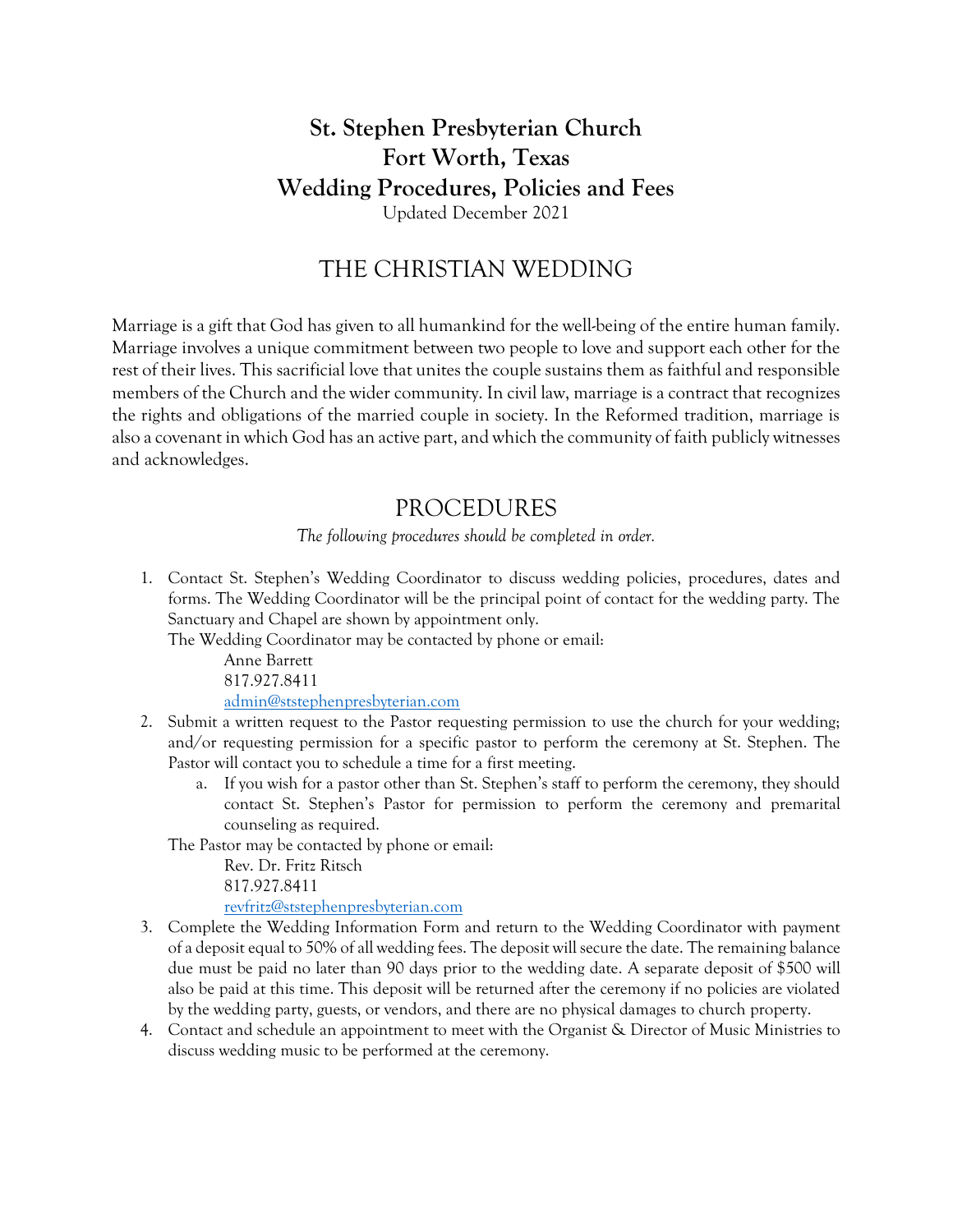## POLICIES

- The rehearsal time shall be scheduled no later than 6:00 pm on the agreed-upon day (typically a Friday). The time of the wedding ceremony shall be scheduled no later than 7:00 pm on the agreedupon day (typically a Saturday).
- If St. Stephen's Pastor is performing the wedding, the order of worship that shall be used for the marriage at St. Stephen is found in the Presbyterian *Book of Common Worship.* The Wedding Coordinator can provide a template of the order of worship which should be followed when preparing your wedding bulletin/program. The wedding bulletin/program should be submitted to the Wedding Coordinator for approval. Once approved, you are responsible for printing and providing enough copies for your guests. The wedding bulletin/program should include the names of the Pastor, any musicians, and St. Stephen Presbyterian Church.
- No decorations are allowed in the Chancel of the Sanctuary or in the Chapel except a single floral arrangement in the Chancel. Any additional floral arrangements placed in the Sanctuary or Chapel must be approved by the Wedding Coordinator in advance.
- No cloth runners may be used down the aisles. No arches, bows on pews, or anything obscuring the view of existing Christian faith symbols. No flowers or petals (real or artificial) may be strewn down the center aisle or anywhere else in the Sanctuary or Chapel. No birdseed, rice, petals, etc. may be used or thrown inside the Sanctuary, Chapel, Education Building or on church grounds.
- Photos and videos taken inside the church must be completed one hour before the wedding ceremony or may be taken following the ceremony. Wedding guests should refrain from taking photos or videos in the Sanctuary or Chapel until the ceremony is completed. For more information, see the Photography & Videography Policy Agreement which is included in this packet.
- No furniture in or outside the Sanctuary or Chapel may be moved.
- St. Stephen Presbyterian Church is not responsible for any personal property brought or left on the premises. All gifts, clothing, and personal belongings must be removed from the Sanctuary following the ceremony.
- St. Stephen is a non-smoking facility. No smoking is permitted anywhere in the Sanctuary, Chapel, Parish Hall, or Education Building.
- Alcohol (wine/champagne) may be consumed only at the rehearsal dinner and/or reception if held at St. Stephen. Wine and champagne may be served at such events. It may not be served to minors. Alcohol consumption is not allowed in the Sanctuary building before, during, or after the wedding ceremony. If a member of the wedding party arrives visibly intoxicated, the Pastor or Wedding Coordinator may cancel the ceremony.
- The church opens 2 hours prior to the ceremony and closes 1 hour following.
- It is recommended that attendants dress before coming to the church due to limited space.
- In order to be eligible for the member fee rate, you must be a member of St. Stephen Presbyterian Church for at least one year.
- Because the wedding ceremony is a worship service, no announcements will be made about the time and place of the reception before, during or after the service in the Sanctuary or Chapel. Any announcements you wish to relay to guests should be printed in your wedding bulletin/program. Pastors and/or guests should not shout announcements at any point before, during or after the ceremony, including while music is being performed.
- Violation of any of these policies or the terms of the Photography and Videography Policy and Agreement will result in the forfeiture of the \$500 additional deposit.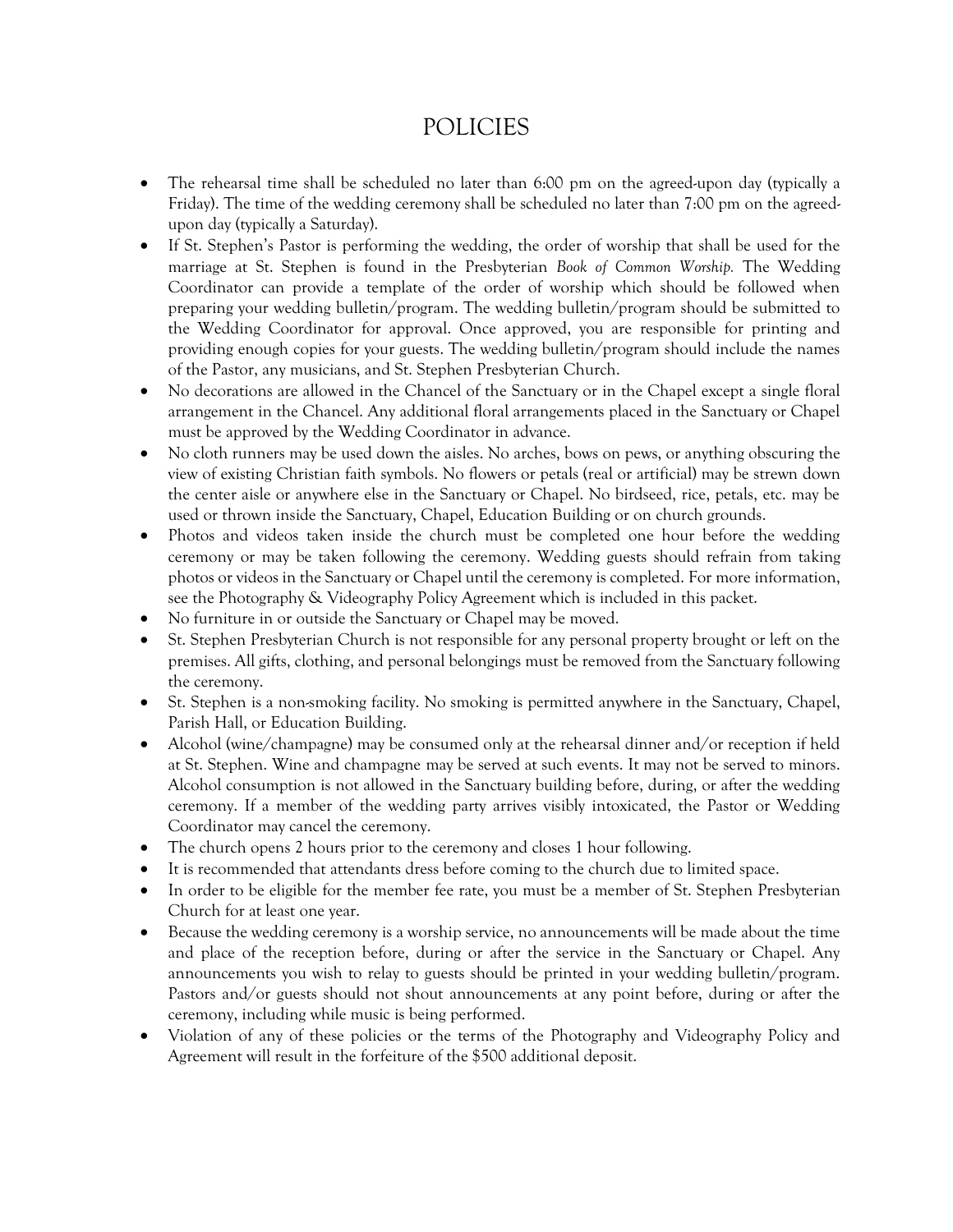## PREPARATION FOR MARRIAGE

St. Stephen Presbyterian Church requires pre-marital counseling for all couples to be married in its Sanctuary, Chapel, or grounds. It is equally important whether a first marriage, a marriage after the death of a spouse, or when one or both parties are divorced. This counseling shall ordinarily be performed by St. Stephen's Pastor or by the pastor whom the couple asked to officiate the wedding. It is acceptable for a couple to seek counseling from an outside therapist, another pastor or religious leader, or by attending a pre-marital workshop. Should the couple pursue one of these counseling alternatives, the counselor shall mail or email the following to St. Stephen's Pastor:

I am a certified counselor, religious leader, or pre-marital workshop leader and I verify that (names of the couple) have received pre-marital counseling or training and are prepared to enter into the covenant of marriage. Signed, name and credentials.

After successful counseling, the Pastor will approve the marriage. The wedding may not be approved if the Pastor feels that the commitment, responsibility, maturity, or Christian understanding are so lacking that the marriage is unwise. In making this decision, the Pastor may seek the counsel of the Session. Should this be necessary, the utmost confidentiality shall be maintained at all times by all parties.

## ROLE OF THE PASTOR

Christian marriage should be celebrated in the place where the community gathers for worship. As a service of Christian worship, the marriage ceremony is under the direction of the Pastor and the supervision of the Session. In the event that a pastor, other than that of St. Stephen Presbyterian Church, is desired to perform the wedding ceremony, permission must first be obtained from the Pastor of St. Stephen Presbyterian Church.

The visiting pastor's fee is not included in the fees paid to the church, nor shall they be paid by St. Stephen Presbyterian Church; i.e., you must make separate arrangements to compensate the visiting pastor conducting the wedding ceremony.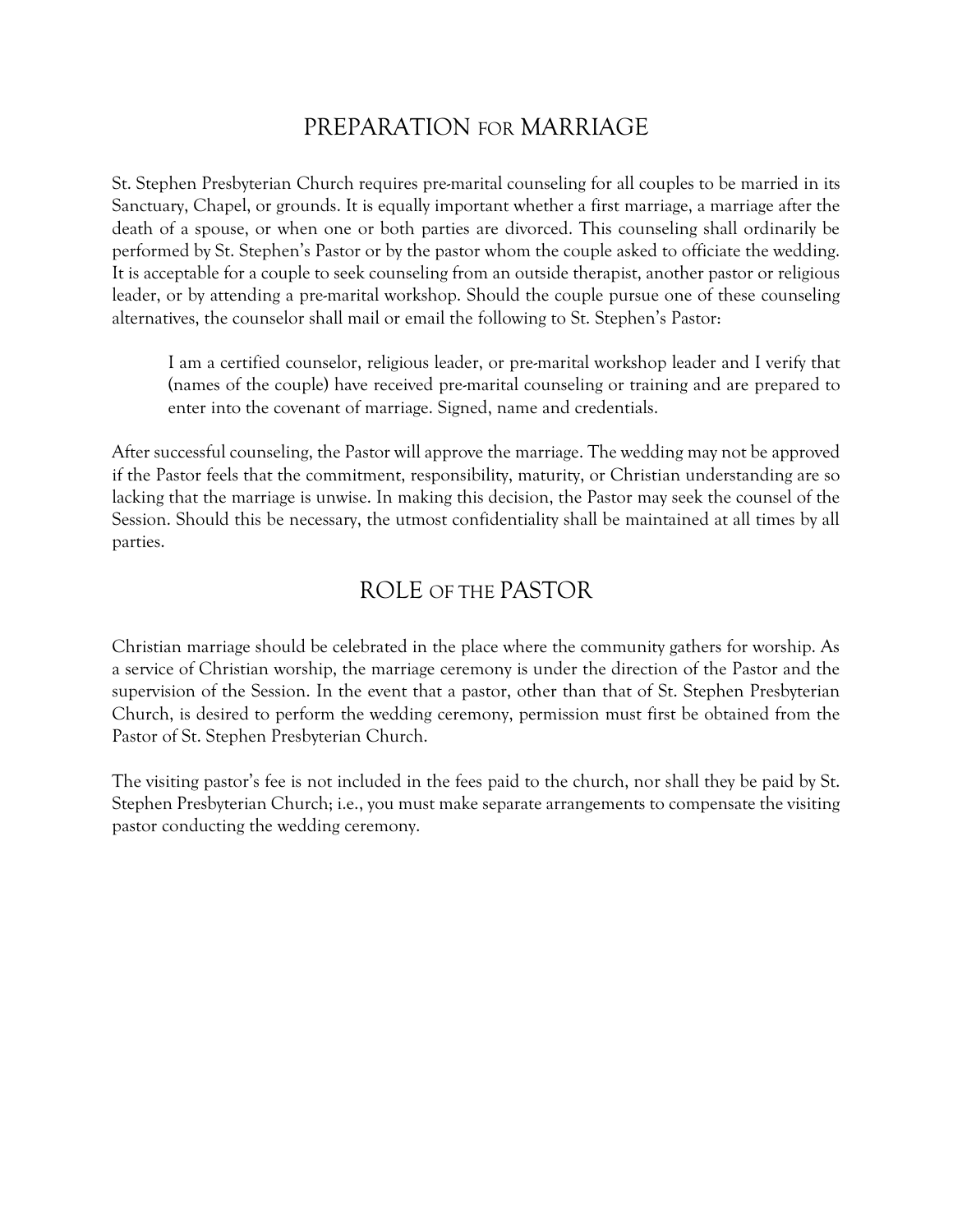## TIME AND PLACE OF THE SERVICE

- The marriage ordinarily takes place in a special worship service that focuses upon marriage as a gift of God and an expression of the Christian life. The Sanctuary (seating 1,000) and the Chapel of the Holy Trinity (seating 68) are available for weddings.
- Weddings shall not be scheduled on weekends of religious and/or national holidays (i.e. Easter, Memorial Day, Independence Day, Labor Day, Thanksgiving, Christmas, etc.)
- The Parish Hall or the Eastminster Room may be rented for a rehearsal dinner prior to or a reception following the wedding for an additional fee. Wine, including champagne, may be served at such events. It may not be served to minors.
- It is essential that reservations for the exact times of both the wedding and the rehearsal be made as early as possible with the Wedding Coordinator. A rehearsal time should be selected when all members of the wedding party can be present. The betrotheds must take part in the rehearsal, i.e., stand-ins are not permitted. Rehearsals shall begin no later than 6:00 pm.
- Ushers should be instructed to be present and ready to escort guests one hour before the wedding ceremony.
- If the reception is held at the church, a designated representative of the wedding party shall make complete arrangements for decorations, refreshments and service, including cleanup of the Parish Hall/Eastminster Room and kitchen. The custodian of St. Stephen Presbyterian Church, or appointee, must be present to ensure that all policies herein are followed. Additional fees are applicable if the building is not left in an acceptable manner following the ceremony and/or reception.
- A designated person should ensure that all clothing and belongings of the wedding party are removed from the Sanctuary/Chapel following the wedding ceremony.
- Because the wedding ceremony is a worship service, no announcements will be made about the time and place of the reception before, during or after the service in the Sanctuary or Chapel. Any announcements you wish to relay to guests should be printed in your wedding bulletin/program. Pastors and/or guests should not shout announcements at any point before, during or after the ceremony, including while music is being performed.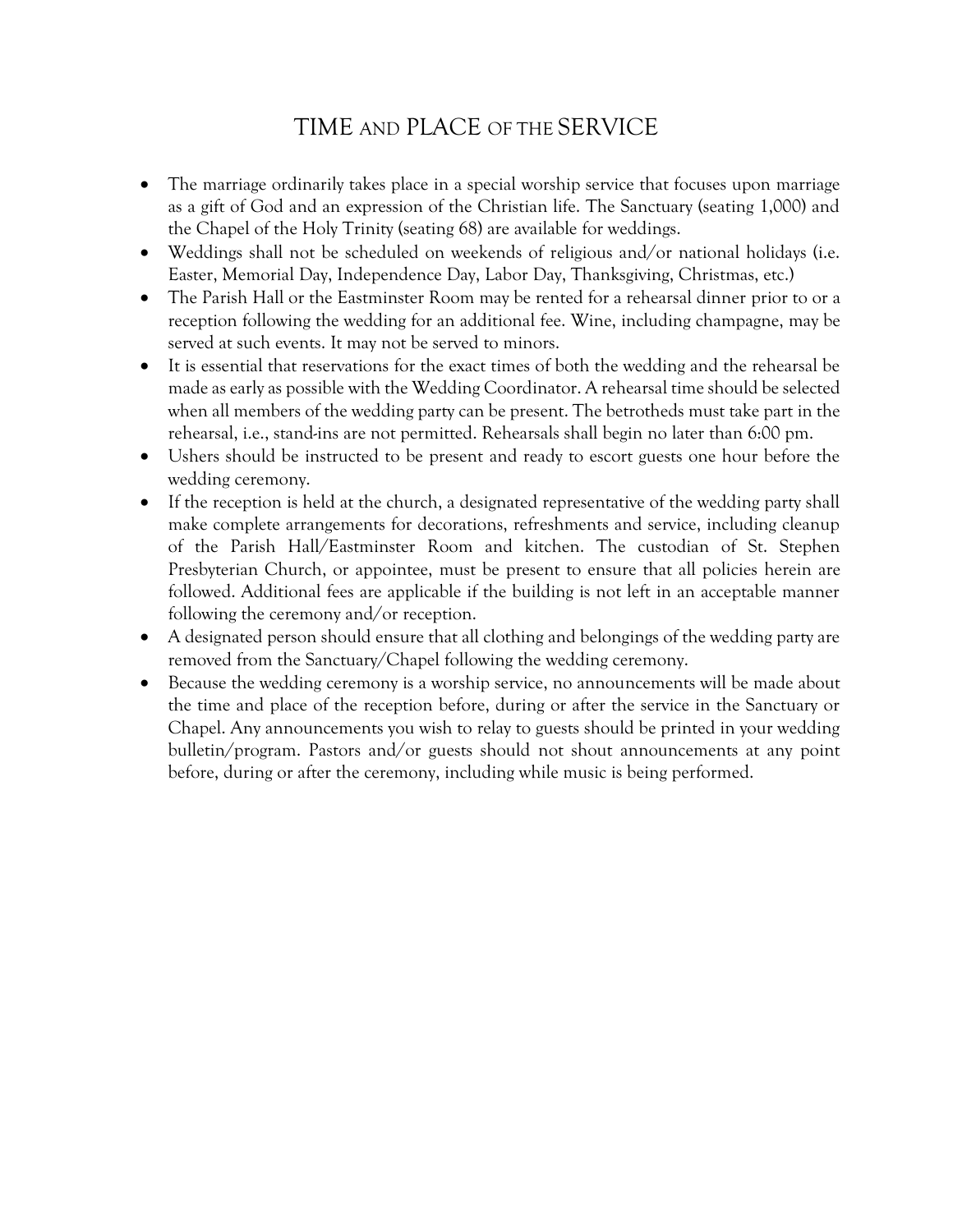### MUSIC FOR THE WEDDING CEREMONY

The wedding ceremony is a service of worship, and music for the service must be appropriate in expressing gratitude and praise to God for the gift of marriage. Secular or popular songs of special meaning to you should be reserved for the wedding reception. Music for the service is under the direction and supervision of the Organist & Director of Music Ministries of St. Stephen, who is expected to play all weddings. After your initial meeting with the Pastor, make an appointment with the Organist & Director of Music Ministries to discuss the music for the service. Pre-recorded music is not allowed.

#### ALTERNATE ORGANIST

If the Organist & Director of Music Ministries is not available to play for the wedding, he will arrange for a substitute. If our organist is available, but you desire a guest organist or other musicians, we follow the policy of the American Guild of Organists. A guest organist or other musicians must make an appointment and meet with the Organist & Director of Music Ministries who will assess the musicians' competence and experience and provide an overview of the Sanctuary Organ. If approved for the ceremony, it will be your responsibility to arrange for and pay the musicians' fees, as well as our Organist & Director of Music Ministries standard fee, which is included in the wedding fee package.

#### INSTRUMENTAL ENSEMBLES AND VOCAL SOLOISTS

Instrumental ensembles and vocal soloists are encouraged and can add great beauty to a wedding ceremony. The Organist & Director of Music Ministries coordinates the contracting of any additional musicians and will be happy to be in contact with you about these musical possibilities. A variety of instruments (the most common being string quartet, brass quintet, trumpet, harp, and bagpipes) are effective in our church setting and are also popular choices among couples. All musicians will perform in the Gallery unless accompanied by the piano. If you wish to have a friend or family member sing or play and instrument at the service, arrangements must be made with the Organist & Director of Music Ministries.

The Organist & Director of Music Ministries may be contacted by phone or email: Jordan Smith 817.927.8411 [jordan@ststephenpresbyterian.com](mailto:jordan@ststephenpresbyterian.com)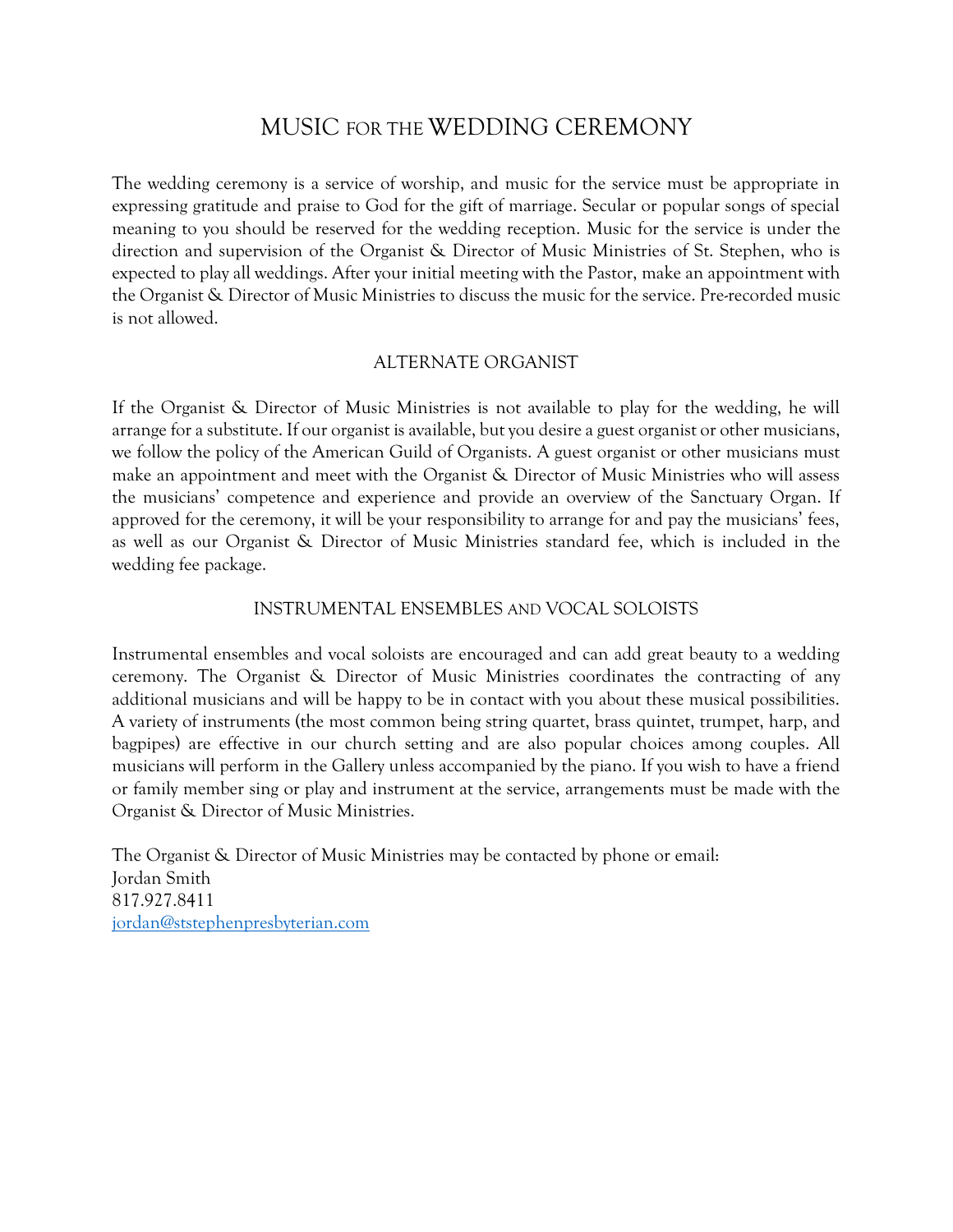## WEDDING INFORMATION FORM

*Complete this form and return to the Wedding Coordinator with payment of a deposit equal to 50% of all wedding fees to secure the wedding date. A separate deposit of \$500 will also be paid at this time. This deposit will be returned after the ceremony if no policies are violated by the wedding party, guests, or vendors, and there are no physical damages to church property.*

| Rehearsal date and time: New York Channels and time and time and time and time and time and time and time and time and time and time and time and time and time and time and time and time and time and time and time and time |                  |
|--------------------------------------------------------------------------------------------------------------------------------------------------------------------------------------------------------------------------------|------------------|
|                                                                                                                                                                                                                                |                  |
|                                                                                                                                                                                                                                |                  |
| Phone:                                                                                                                                                                                                                         |                  |
|                                                                                                                                                                                                                                |                  |
|                                                                                                                                                                                                                                |                  |
|                                                                                                                                                                                                                                |                  |
|                                                                                                                                                                                                                                |                  |
| Groom:                                                                                                                                                                                                                         |                  |
| Email: Note and the second contract of the second contract of the second contract of the second contract of the second contract of the second contract of the second contract of the second contract of the second contract of |                  |
| Address: Note and the set of the set of the set of the set of the set of the set of the set of the set of the set of the set of the set of the set of the set of the set of the set of the set of the set of the set of the se |                  |
|                                                                                                                                                                                                                                |                  |
|                                                                                                                                                                                                                                |                  |
| Wedding to be held in (circle one): SANCTUARY                                                                                                                                                                                  | <b>CHAPEL</b>    |
| Do you wish your reception to be held at St. Stephen?<br>If yes: PARISH HALL EASTMINSTER                                                                                                                                       | YES NO           |
|                                                                                                                                                                                                                                |                  |
| Phone:                                                                                                                                                                                                                         |                  |
|                                                                                                                                                                                                                                |                  |
| Has the Wedding Consultant been informed of St. Stephen's Wedding Policies? YES                                                                                                                                                | NO <sub>1</sub>  |
|                                                                                                                                                                                                                                |                  |
| Phone:                                                                                                                                                                                                                         |                  |
| Has the Photographer signed the Acknowledgment of Church policy concerning photography and<br>videography? YES<br>NO                                                                                                           |                  |
| Videographer: National Communication of the Communication of the Communication of the Communication of the Communication of the Communication of the Communication of the Communication of the Communication of the Communicat |                  |
| Phone:                                                                                                                                                                                                                         |                  |
| Has the Videographer signed the Acknowledgment of Church policy concerning photography and                                                                                                                                     |                  |
| videography? YES<br>NO                                                                                                                                                                                                         |                  |
| Florist: Florist Communication of the Communication of the Communication of the Communication of the Communication of the Communication of the Communication of the Communication of the Communication of the Communication of |                  |
| Phone:                                                                                                                                                                                                                         |                  |
| Has the Florist been informed of St. Stephen's policy concerning décor?                                                                                                                                                        | NO<br><b>YES</b> |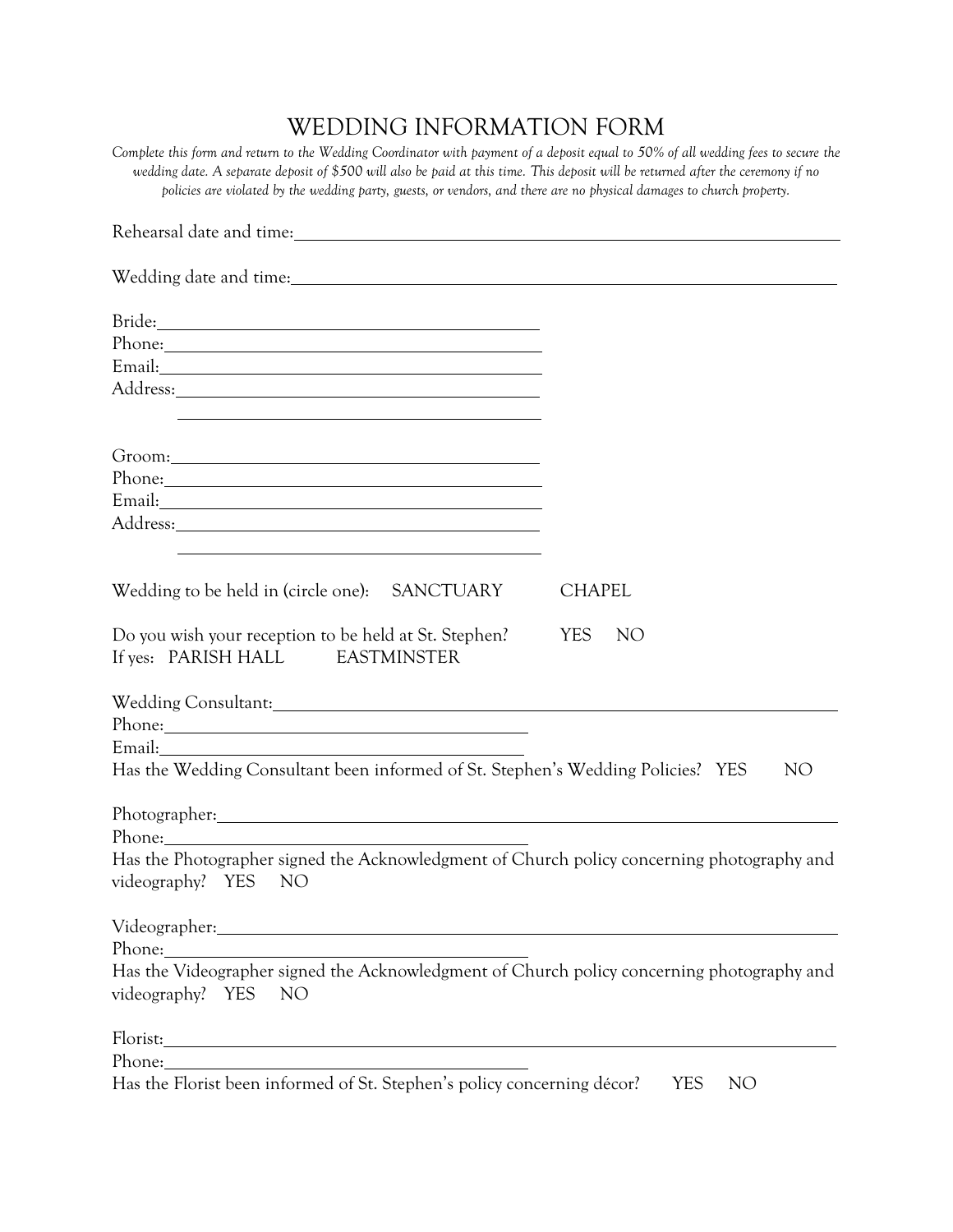#### **ATTENDANTS**

Number of bridesmaids: Number of groomsmen: Number of ring bearers: Number of flower girls: Number of ushers: Number of guests invited to the wedding:

| Complete the following if pastor requested is not a member of the St. Stephen staff. |      |    |
|--------------------------------------------------------------------------------------|------|----|
| Pastor's Name:                                                                       |      |    |
| Denomination:                                                                        |      |    |
| Phone:                                                                               |      |    |
| Email:                                                                               |      |    |
| Has the St. Stephen Wedding Policy been provided to the guest pastor?                | YES. | NO |

#### **FEES**

| Non-Member                                | Member*                                   |
|-------------------------------------------|-------------------------------------------|
| Sanctuary Wedding: \$3,000                | Sanctuary Wedding: \$1,600                |
| Includes all services of church personnel | Includes all services of church personnel |
| Chapel Wedding: \$1,900                   | Chapel Wedding: \$1,300                   |
| Includes all services of church personnel | Includes all services of church personnel |
| Use of Sanctuary Pew Torches: \$500       | Use of Sanctuary Pew Torches: \$500       |
| Video Recording/Livestream: \$400         | Video Recording/Livestream: \$400         |
|                                           |                                           |

\* In order to be eligible for the member fee rate, you must be a member of St. Stephen Presbyterian Church for at least one year.

Parish Hall and/or Eastminster room for rehearsal dinner and/or reception: Pricing on Request

TOTAL FEES FOR YOUR WEDDING: \$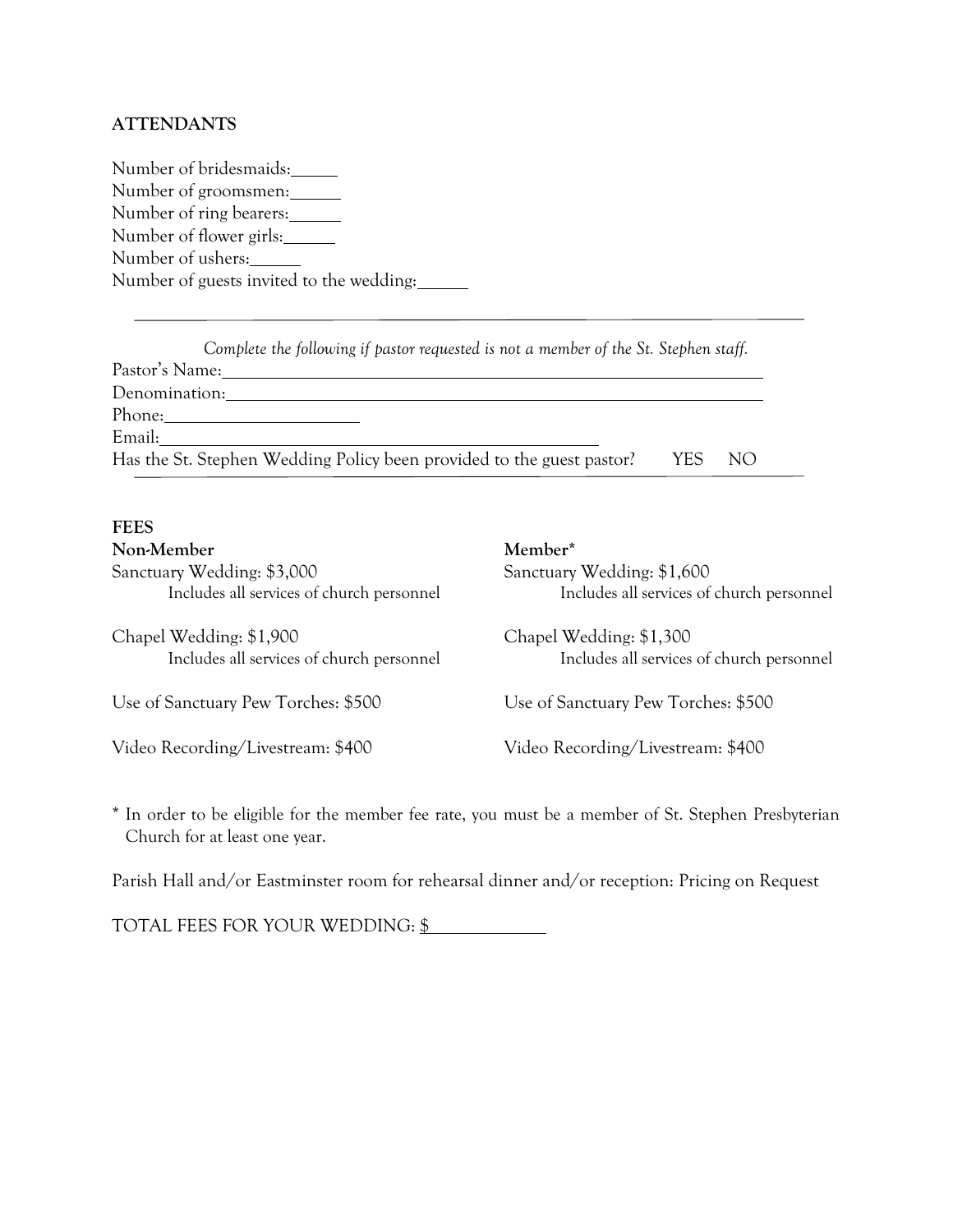#### **EMERGENCY CONTACTS**

Emergency contact for bride: Notice and the set of the set of the set of the set of the set of the set of the set of the set of the set of the set of the set of the set of the set of the set of the set of the set of the se

Phone: Relationship to bride:

Emergency contact for groom:

Phone: 2008 Phone:

Relationship to groom:

#### **CANCELLATION POLICY**

Refund of your deposit is based on the following sliding scale:

- 180 days or more before the wedding date: 100% refund
- 90–180 days before the wedding date: 75% refund
- 60–90 days before the wedding date: 50% refund
- 30–60 days before the wedding date: 25% refund
- 30 days or less before the wedding date: no refund

#### **SIGNATURE OF BRIDE OR GROOM**

By signing below, you acknowledge and agree to the contents of St. Stephen Presbyterian Church's Wedding Policy and Procedures and agree that any damages to St. Stephen's property and/or deviation from the clearly stated policies and procedures could result in additional fees following the wedding ceremony.

Printed Name:

Signature: Signature:

Date: